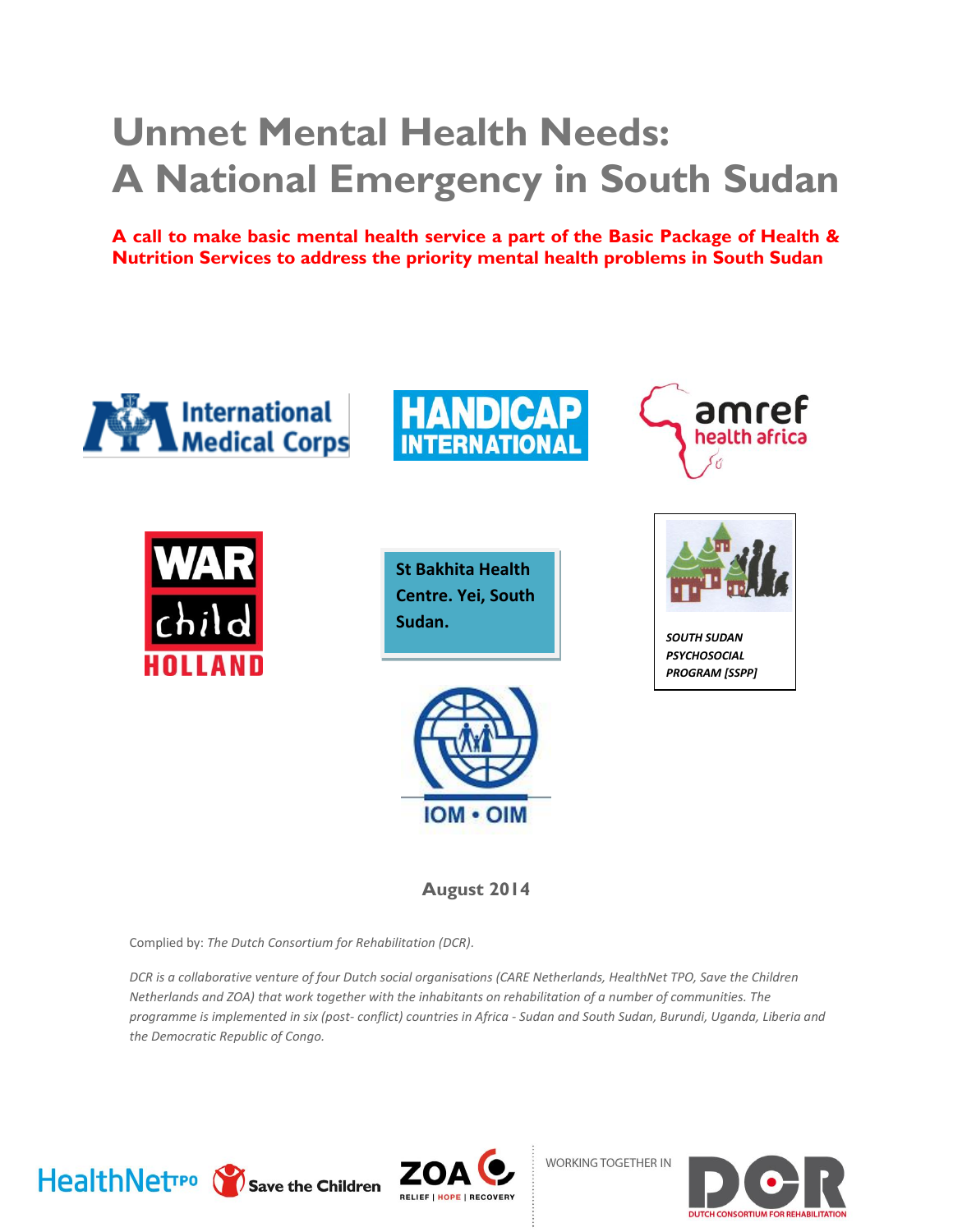#### **Context and introduction**

South Sudan, the newest country in the world, gained independence on the 9 July 2011 after decades of conflict. During the conflict the South Sudanese people have shown great resilience and adaptability in the face of significant adversity. On 15 December 2013 an internal conflict broke out which has resulted in thousands of deaths and reports of atrocities being committed by both sides, and displacement of over 1.5 million people who fled their homes to seek refuge in other areas within the country and neighboring countries.

People who experienced war in the past often hold memories and can "re-live" events, worsening already deeply personal memories. In many cases people are resilient at first. They are able to manage difficulties until they get to a place where they feel safe, after which they may start to process what has happened to them and their families.

At the same time families face social and economic stressors, threat of direct violence, threat of disease, floods and droughts, many stressors are beyond their control. It can be assumed that the level and impact of stressors for the entire population has increased since December 2013, particularly for those directly affected by this recent conflict.

#### **The problem**

There are extremely limited services to support sufferers of mental illness<sup>1</sup> and inadequate legal framework needed to ensure their human rights are protected if people are deemed mentally ill.

Currently only one medical facility, Juba Teaching Hospital, is able to offer treatment to patients with mental illness, while limited services are available in Malakal and Wau - two other major towns in the North and West of the country. Throughout the Country, patients are placed in a prison if they are seen as a danger to themselves or others, after consent of the family is received. Juba prison currently holds over 100 patients.

#### **What we know:**

 Few studies on mental health have been undertaken in South Sudan before the recent conflict<sup>2</sup>. One survey conducted in Juba suggests that over one third  $(36%)$  of



 $\overline{a}$ 







 $1$  Mental illness can be defined as a health condition that changes a person's thinking, feelings, or behavior (or all three) and that causes the person distress and difficulty in functioning. Mental illness often attracts a lower priority than physical illness in post-conflict and low and middle-income societies but the two are inextricably linked. Untreated and unrecognized mental illness adds substantially to poor health. National Institute of Mental Health. http://science.education.nih.gov/supplements/nih5/mental/guide/info-mental-a.htm.

 $2$  Mental Health is "a state of well-being in which every individual realizes his or her own potential, can work productively and fruitfully, and is able to contribute to her or his community"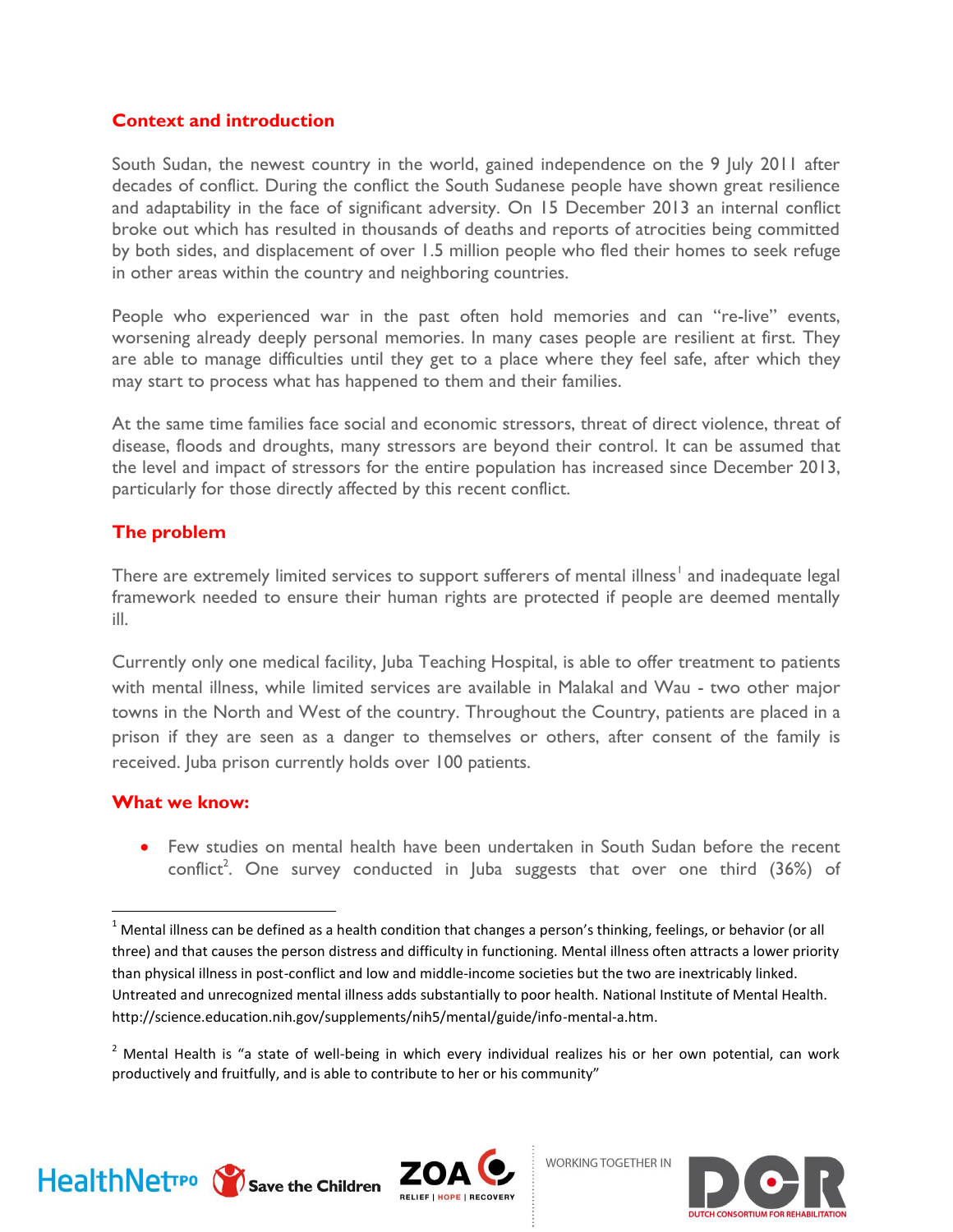respondents met symptom criteria for post-traumatic stress disorder (PTSD) and half (50%) met symptom criteria for depression<sup>3</sup>.

- $\bullet$  In an assessment conducted by International Medical Corps (IMC)<sup>4</sup> last year, several informants noted that mental health and psychosocial problems are prevalent in South Sudan due to past conflict with the North, lack of basic services, as well as displacement, and internal conflicts.
- Depression, PTSD, anxiety, and substance abuse are major mental health issues affecting the country<sup>5</sup>. This is supported by global studies on ex-combatants that show how suffering from such psychological trauma can have severe effects on individuals, making them more prone to violence, drug and alcohol abuse, and suicide $6$ .
- A survey on mental health found that among South Sudanese ex-combatants, 15% reported wishing they were dead, or had thought of self-harm<sup>7</sup>. PTSD also negatively affects the ability of people such as these ex-combatants to become functioning members of society again, as they can suffer from anxiety, depression, social withdrawal, hostility, despair, and often have a destroyed capacity for social trust $^8$ .
- Global studies in humanitarian emergencies among people affected by conflicts show prevalence rates of 17% for depression and 15% for post-traumatic stress disorder; these figures are substantially higher than average prevalence rates in general populations<sup>9</sup>.
- Prevalence rates are associated with the severity of trauma, and the availability of physical and emotional support<sup>10</sup>. The World Health Organisation (WHO) estimates that rates of common mental health disorders double in the context of humanitarian emergencies, from a baseline of about 10% to 20%, while people with severe mental health disorders are especially vulnerable in such contexts and need access to specialised psychological care<sup>11</sup>.

 $\overline{a}$ 

 $11$  IMC South Sudan, "Mental Health in Health Facilities; Situational Analysis and Strategy," 2013







 $^3$  Roberts B, Damundu EY, Lomoro O, Sondorp E. Post-conflict mental health needs; a cross-sectional survey of trauma, depression and associated factors in Juba, Southern Sudan. BMC Psychiatry 2009; 9: 7.

<sup>&</sup>lt;sup>4</sup> IMC South Sudan, "Mental Health in Health Facilities; Situational Analysis and Strategy," 2013

<sup>&</sup>lt;sup>5</sup> Ibid

<sup>6</sup> Nilson, A, 2005. Reintegrating Ex-Combatants in Post-Conflict Societies. SIDA.

 $^7$  Winkler N. Psycho-social intervention needs amongst ex-combatants in South Sudan. Juba: Southern Sudan DDR Commission (SSDDRC) and the Bon International Centre for Conversion (BICC), 2010.

<sup>&</sup>lt;sup>8</sup> Nilson, A, 2005. Reintegrating Ex-Combatants in Post-Conflict Societies. SIDA. (Kingma, 1999:8; Maynard, 1997:205, 207-10)

 $9$  WHO 2011, Global burden of mental disorders and the need for a comprehensive, coordinated response from health and social sectors at the country level EXECUTIVE BOARD EB130/9, 130th session, Provisional agenda item 6.2

 $10$  World Psychiatry. Mental health consequences of war: a brief review of research findings Feb 2006; 5(1): 25–30.

 $^{10}$  World Psychiatry. Mental health consequences of war: a brief review of research findings Feb 2006; 5(1): 25–30.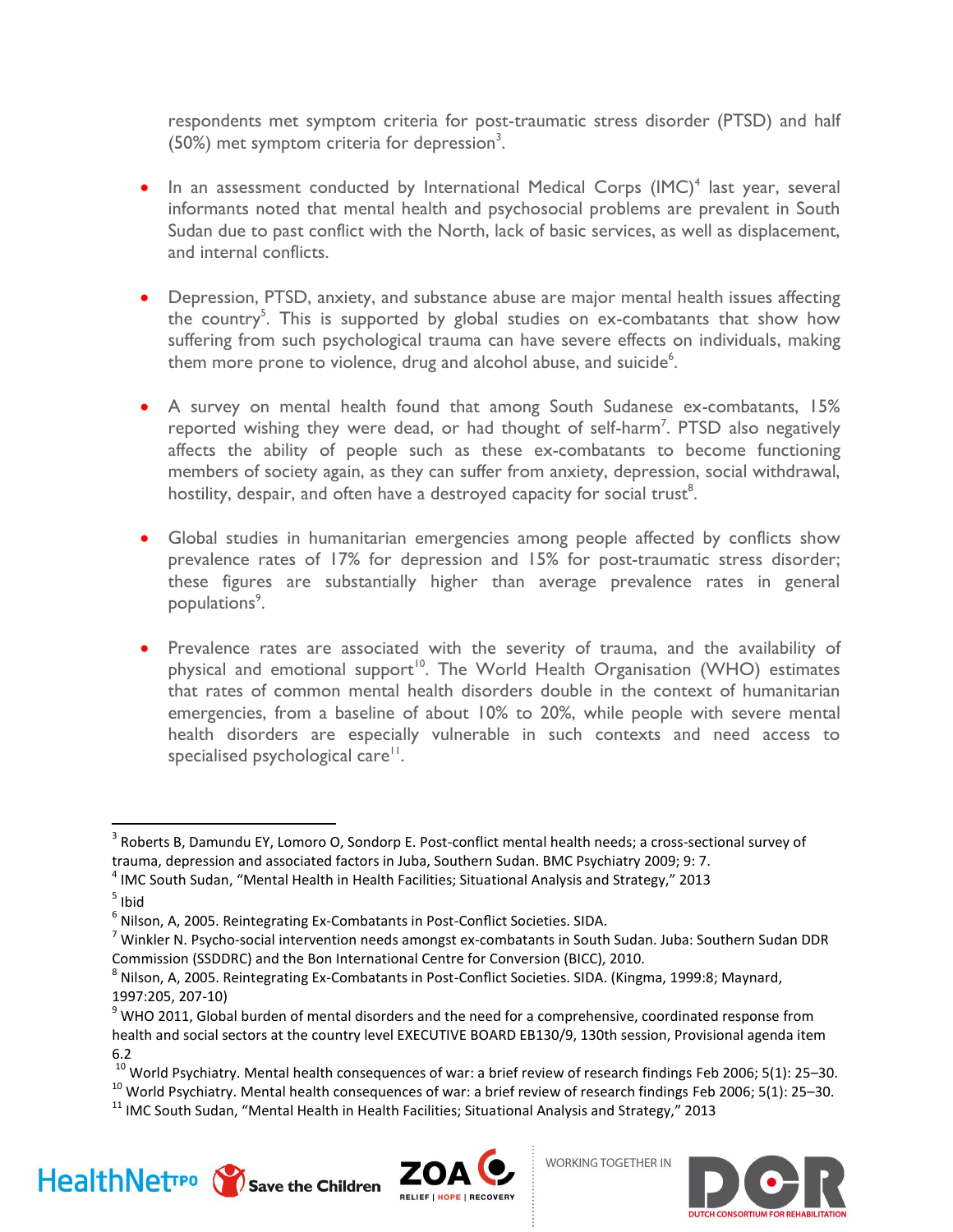A recent study provides evidence on the pervasive influence of demographic characteristics, living conditions, and violent and traumatic events on the general physical and mental health of a conflict-affected population in South Sudan, and highlights the importance of addressing all these influences on overall health $^{12}$ .

#### **Effects on population**

All groups within a given population are potentially at risk of developing mental health concerns. However there are some groups who are frequently shown to be at increased risk. People, can at times lack the individual, familial, community and society support system to cope with individual experiences encountered in particular combatants, thus increasing the likelihood that without services, mental health actors will see an increase in pathologies. Currently, the military hospital has inadequate capacity to care for soldiers suffering from mental illness; cases are transported to Juba teaching hospital.

While soldiers may be exposed to a larger number and scale of experiences that could be traumatic in scope and frequency than the rest of the population, the population as a whole has suffered, in particular women and children. In many families the man is the decision maker, and when the conflict started in December and men ran to the front lines, women - who often had not had to cope at home alone, were left to fend for themselves. Some have since fled their homes due to the conflict.

The husband's departure can cause a great deal of stress for some women<sup>13</sup> and children, who must find alternative money and resources to pay for their and their children's survival. This struggle for survival has forced many women into employment activities they had not expected, such as survival sex; while exposing them to serious health implications. Over 93,000 people are seeking protection in crowded UN bases, where women and girls are not always provided with safe areas to live. Within the POC sites on these UN bases, overcrowding and poor lighting create conditions that can increase the risk of sexual violence, predominantly towards women and girls<sup>14</sup>. This change in living conditions often causes substantial psychological and social suffering in the short term, which if not adequately addressed can lead to long-term mental health and psychosocial problems<sup>15</sup>.

#### **Mental health treatment options in South Sudan can be improved**

Despite the probable high burden of mental disorders in South Sudan, only few qualified mental health professionals exist. However, the reality is that most of the mental, neurological, and substance use conditions that result in high morbidity and mortality can be managed by non-

 $15$  Handicap International, 2011, Mental health in post-crisis and development contexts.



l





 $12$  Roberts, B. 2010. The influence of demographic characteristics, living conditions, and trauma exposure on the overall health of a conflict-affected population in Southern Sudan. BMC Public Health 2010, 10:518.

<sup>&</sup>lt;sup>13</sup> World Psychiatry. Mental health consequences of war: a brief review of research findings Feb 2006; 5(1): 25–30.

<sup>&</sup>lt;sup>14</sup> HRW, 2014. Rape and War in South Sudan[, http://www.hrw.org/news/2014/05/19/rape-and-war-south-sudan](http://www.hrw.org/news/2014/05/19/rape-and-war-south-sudan)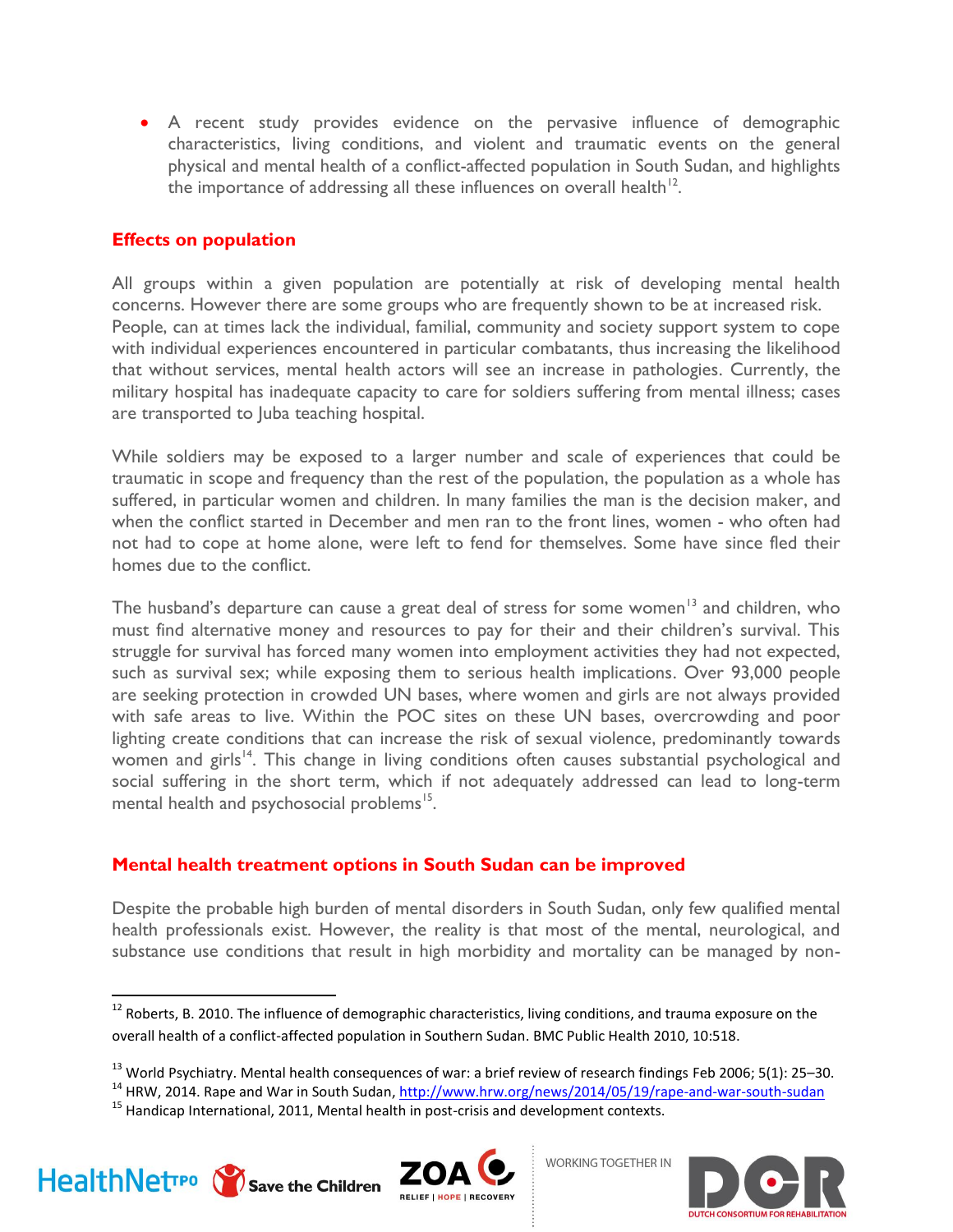specialist health-care providers<sup>16</sup>, as pointed out in the WHO Mental Health Gap Intervention Guidelines (mhGAP-IG) for countries with limited resources such as South Sudan.

What is required is increasing the capacity of the primary health care system for delivery of an integrated package of care by training, support and supervision<sup>17</sup>. The WHO world health report of 2001<sup>18</sup> highlights key issues to be addressed and includes the following recommendations which are still relevant:

- 1. Providing treatment through primary health care (PHC)
- 2. Making psychotropic drugs available
- 3. Giving care at the community level with community involvement
- 4. Educating the public
- 5. Involving communities, families and consumers
- 6. Establishing national policies, programmes and legislation
- 7. Developing human resources
- 8. Linking with other sectors
- 9. Monitoring community mental health
- 10. Supporting more research.

## **What is being done already?**



Figure 1. Intervention pyramid for mental health and psychosocial support in emergencies. Each layer is described below.

Awareness of the mental health needs in South Sudan is continuing to increase and several agencies undertook mental health and psychosocial support assessments in early 2014, including International Organization for Migration (IOM) and IMC.

There are several international actors providing basic psychosocial care in the internally displaced persons (IDP) camps, while other agencies, such as Health Net TPO, are undertaking community based psychosocial support programmes in rural communities.

However, there are very few agencies offering specialised services for people with mental illness. Handicap International is soon to start project that include activities in the Juba Prison, Juba Teaching Hospital as well as community-based actions. MSF-Holland has provided some care for the people suffering from mental health issues in camps in Maban, but due to the other life-saving medicine that is required they have not been able to focus on this issue<sup>19</sup>. St Bakhita's is the only other service provider, based in Yei, Central Equatoria, providing professional mental health medical care.

l

<sup>&</sup>lt;sup>19</sup> MSF-Holland, meeting in Juba.







 $16$  WHO Mental Health Gap guidelines.

 $17$  Ibid

 $^{18}$  WHO, 2001. The World Health Report, Mental health New Understanding, New Hope.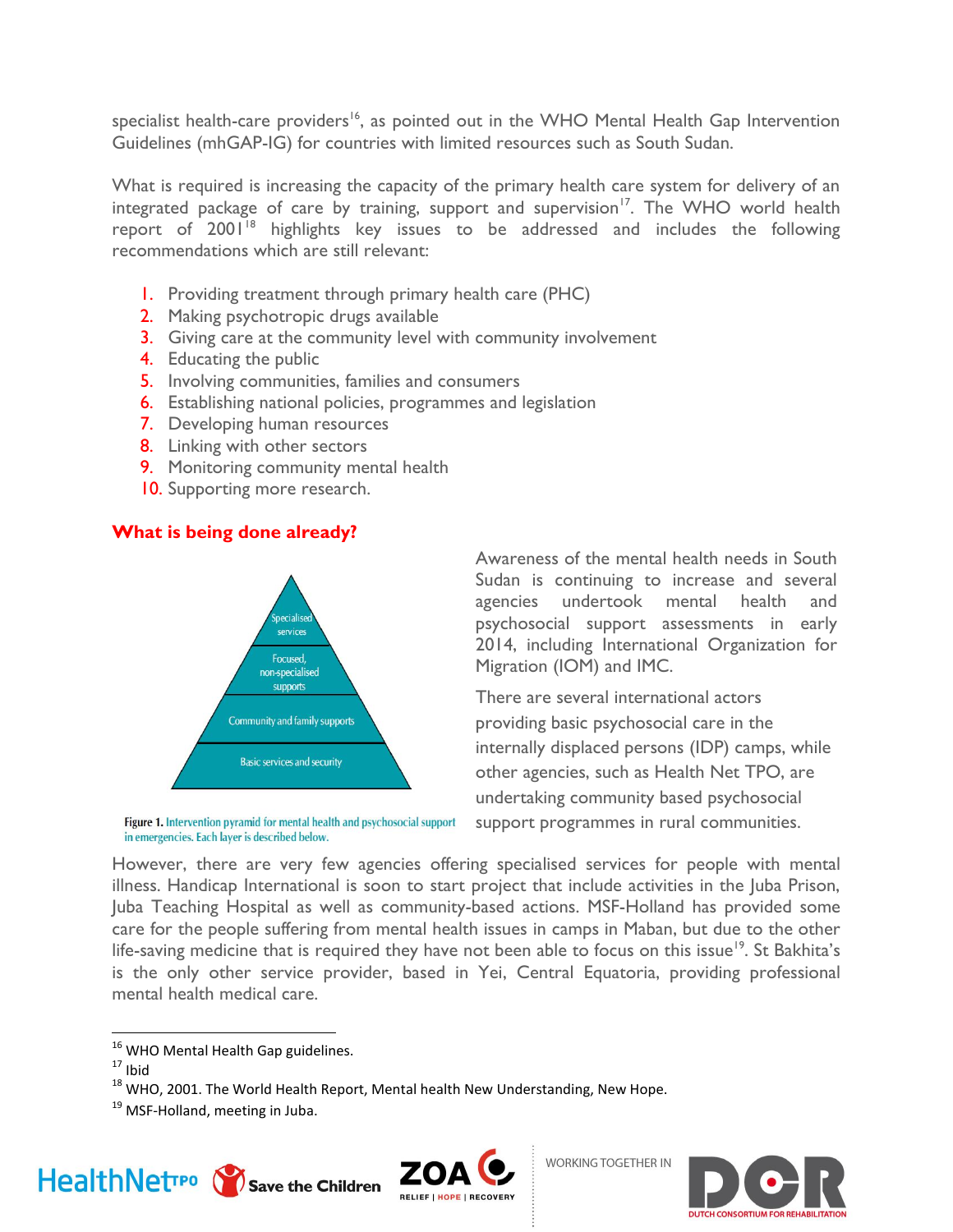WHO recently had a consultant in Juba for three months looking at the mental health needs, but currently they have no focal point in the country. A positive step is that, recently, RSS appointed (June 2014) a focal point in the Ministry of Health for a newly formed Directorate of Mental Health Services; the scope of this position remains to be seen.

## **Key Recommendations:**

## **Republic of South Sudan (RSS)**

- 1. **Support the implementation of basic mental health services as part of the Basic Package of Health & Nutrition Services** to address the common and prioritised mental health problems in South Sudan. The government should take action in line with the WHO Mental Health Action Plan, which stipulates the integration of mental health into primary health care.
- 2. **Make finance available for specialised training, equipment, drugs and personal to improve access to mental health services.** Currently there is no budget available for specialised mental health services or the newly established mental health Directorate in the Ministry of Health
- 3. **Implement findings from the 2001 WHO**<sup>20</sup> **world health report on mental health in South Sudan.** The Ministry of Health/ Mental Health Department must start working towards implementing the findings from the WHO world health report on South Sudan to improve mental health systems and reduce the burden of mental health disorders. In addition, South Sudan, as a WHO member state has committed itself to the WHO Mental Health Action Plans (2013); future efforts towards strengthening mental health care should be in line with that document.

#### **Non-Governmental Organisations (NGOs)**

- 1. **Expand mental health community services.** Non-governmental organisations should invest in capacity building of non-specialised general health care workers and specialised mental health professionals to improve access to services.
- 2. **Engage communities in mental health promotion and make mental health services accessible** by training volunteers and community health workers in community outreach and follow-up, reaching out to informal community supports (e.g. traditional healers) and creating entry points and referral pathways for mental health.

 $\overline{a}$ 





<sup>&</sup>lt;sup>20</sup> WHO, 2001. The World Health Report, Mental health New Understanding, New Hope. This includes: , which include (1) providing treatment in primary health care (PHC), (2) making psychotropic drugs available, (3) giving care at the community level with community involvement, (4) educating the public, (5) involving communities, families and consumers, (6) establishing national policies, programmes and legislation, (7) developing human resources, (8) linking with other sectors, (9) monitoring community mental health, and (10) supporting more research